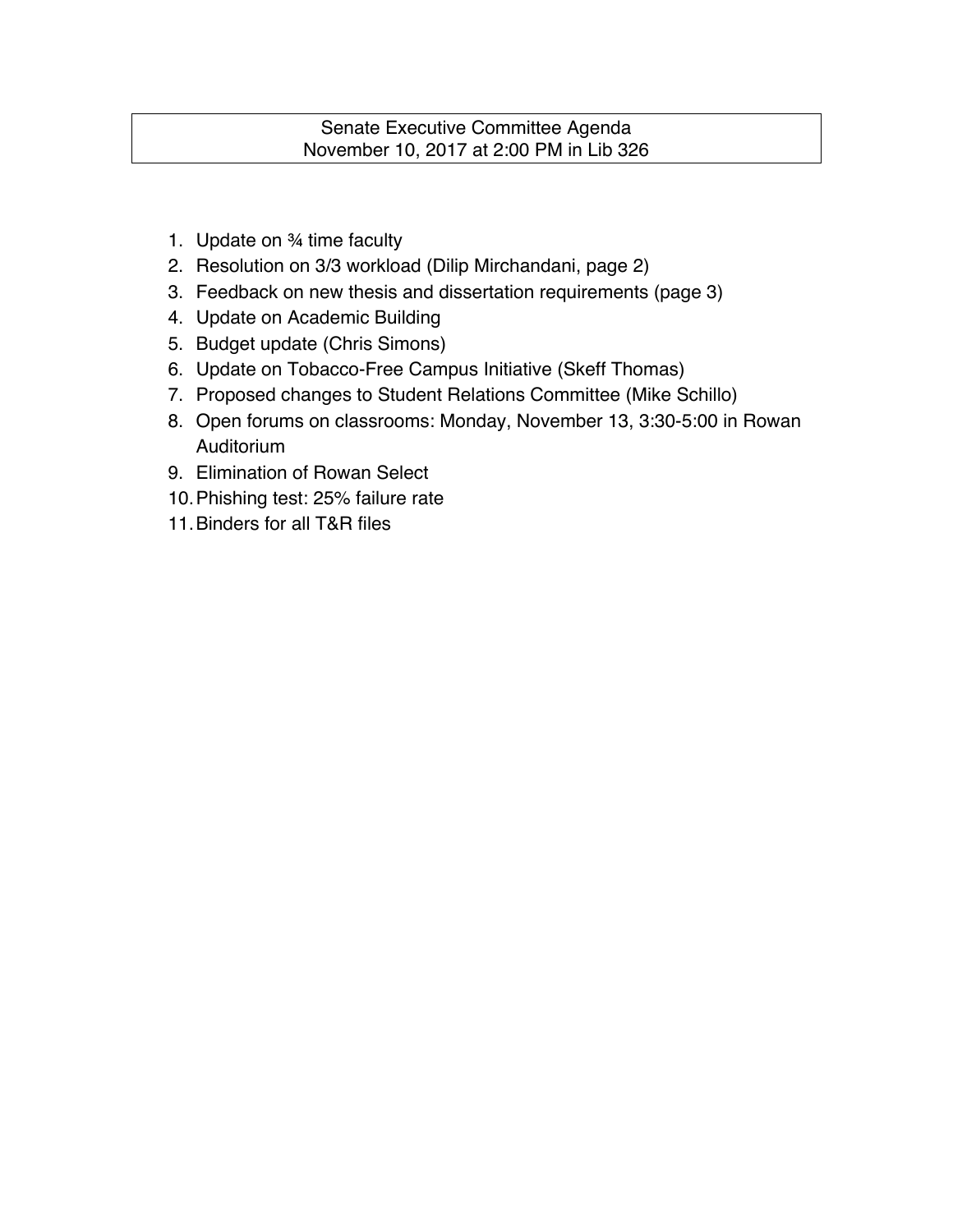## **Senate Resolution for the Implementation of a 3/3 Teaching Load**

In order to continue developing the research capabilities of Rowan University, a three course (9 credits) teaching load per semester, or six courses per academic year, must be considered a normal teaching load. Faculty who publish in the top research outlets in their field must receive an adjusted load whereby they teach less than six courses per year. We believe this change is essential to furthering our research capacity and enhancing the visibility of Rowan University in the upper echelons of academic research.